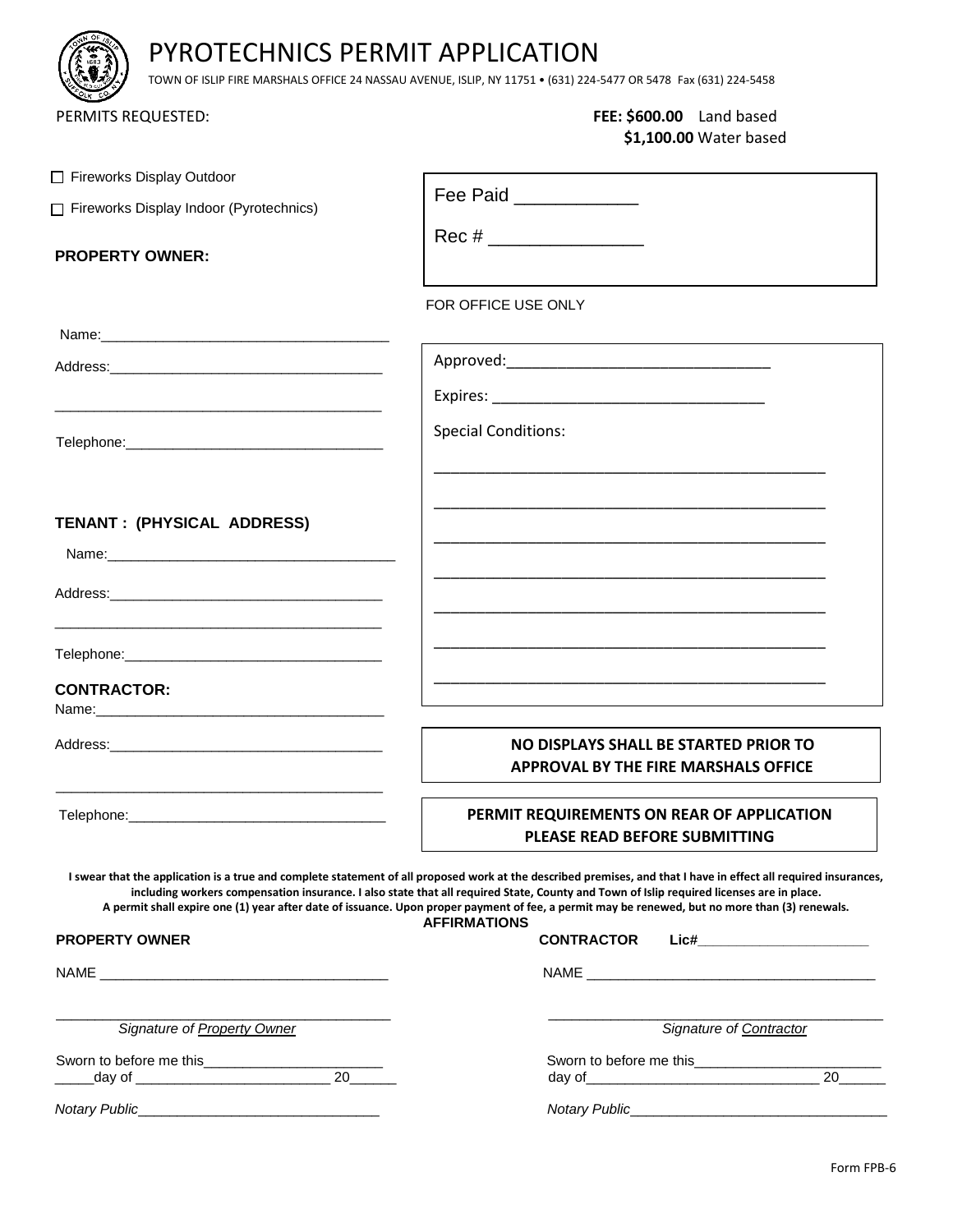# **PERMIT REQUIREMENTS**

#### **Fire Works Display**

| <b>DISPLAY LOCATION:</b>                                                                                       |                                      |                           |  |
|----------------------------------------------------------------------------------------------------------------|--------------------------------------|---------------------------|--|
|                                                                                                                | Side of Street (circle one): N E S W |                           |  |
| Nearest Cross Street                                                                                           | Direction from(circle one): N E S W  |                           |  |
| Distance from Cross Street_________________                                                                    | If on corner (circle one): N E S W   |                           |  |
|                                                                                                                |                                      |                           |  |
| DISPLAY INFORMATION: Day:___________________________Date:___________________Time:_____________________________ |                                      |                           |  |
|                                                                                                                |                                      |                           |  |
|                                                                                                                |                                      |                           |  |
|                                                                                                                |                                      |                           |  |
| Personnel Name                                                                                                 | Experience (years)<br>Age            | <b>Physical Condition</b> |  |
| $\mathbf{1}$                                                                                                   |                                      |                           |  |
| $\overline{2}$                                                                                                 |                                      |                           |  |
| $\overline{3}$                                                                                                 |                                      |                           |  |
| $\overline{4}$                                                                                                 |                                      |                           |  |
| $\overline{5}$                                                                                                 |                                      |                           |  |
| NUMBER AND TYPE OF FIRE WORKS: (list all types used)                                                           |                                      |                           |  |
|                                                                                                                |                                      |                           |  |
|                                                                                                                |                                      |                           |  |
| <b>DIAGRAM:</b>                                                                                                |                                      |                           |  |

Attach a diagram of the grounds on which the display will be held, showing the point at which the fireworks are to be discharged, the location of the buildings, highways, and other lines of communication, the lines behind which the audience will be restrained and the location of all nearby trees, telephone lines, and other obstructions. Distances shall be given in feet.

#### **Liability Insurance:**

No permit authorizing the display of *fireworks* shall be granted unless the applicant thereto furnishes evidence of commercial general liability insurance with a general aggregate limit of not less than \$4,000,000 and occurrence limit of not less than \$2,000,000.

#### **FIRE PROTECTION:**

Local Fire Department has been notified and agrees to provide the necessary fire protection for the entire duration of the event as required by the Fire Marshal on duty.

| <b>Fire</b> | Date:        |
|-------------|--------------|
| -16         | ____         |
| Chie.       | - -<br>־ טור |

### **PERSONNEL:**

All personnel that will be involved with the fireworks display shall be listed on the permit application. If there is a change in personnel, the fireworks company shall provide the back portion of this application and type the personnel names that will be involved with the display that day and provide it to the Fire Marshal at the scene for approval. **ANYONE NOT ON THE LIST WILL NOT BE PERMITTED INTO THE SHOOT AREA.**